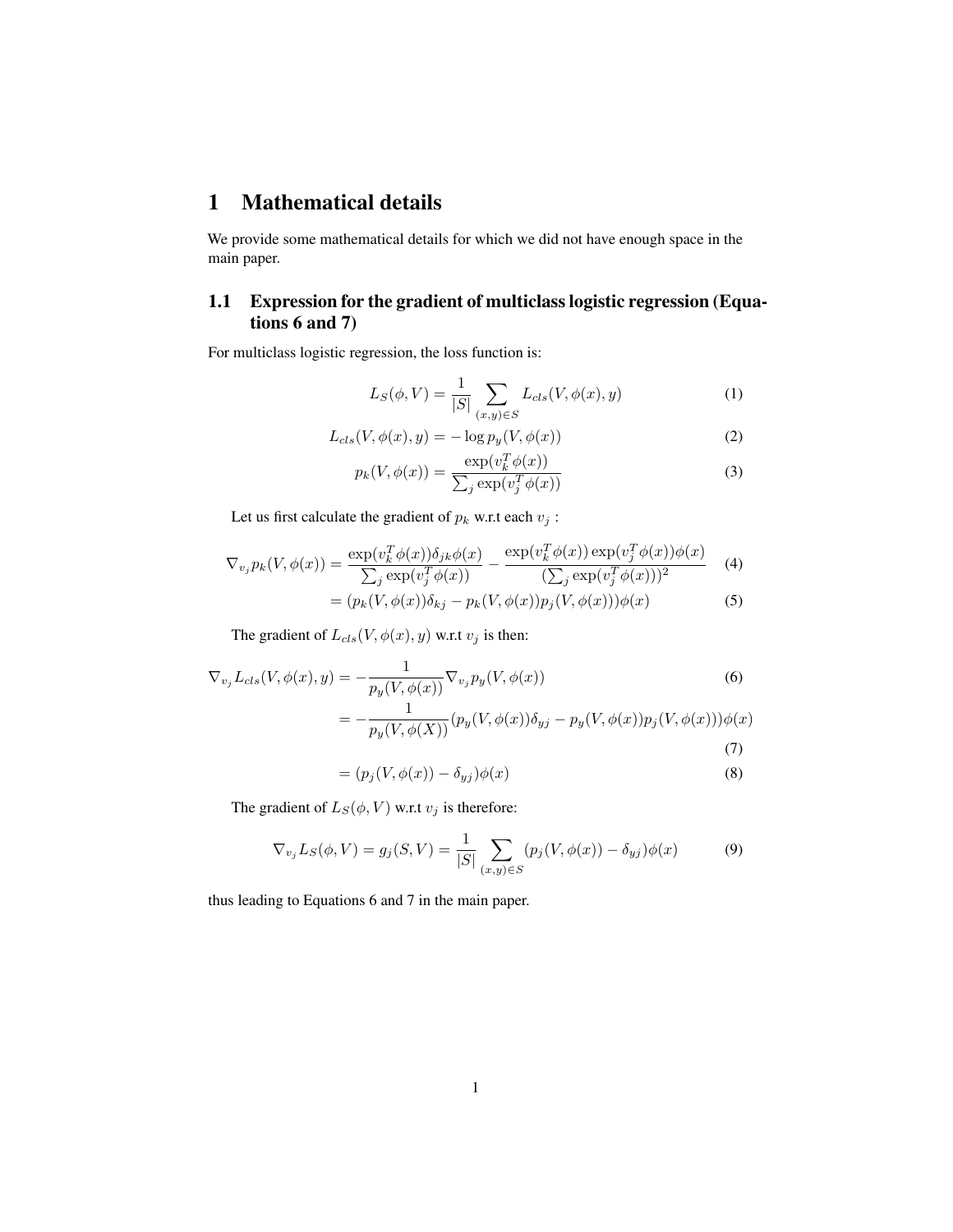#### 1.2 Proof that  $\alpha(W, \phi(x), y) \in [0, 2]$ :

Recall that  $\alpha(W, \phi(x), y) = \sum_{k} (p_k(W, \phi(x)) - \delta_{yk})^2$ . Since it is a sum of squares,  $\alpha(W, \phi(x), y) \geq 0$ . Further,

$$
\sum_{k} (p_k(W, \phi(x)) - \delta_{yk})^2 = \sum_{k} p_k(W, \phi(x))^2 + \sum_{k} \delta_{yk}^2 - 2 \sum_{k} \delta_{yk} p_k(W, \phi(x))
$$
\n(10)

$$
\leq \sum_{k} p_k(W, \phi(x))^2 + \sum_{k} \delta_{yk}^2 \tag{11}
$$

$$
\leq \sum_{k} p_k(W, \phi(x)) + \sum_{k} \delta_{yk} \tag{12}
$$

$$
=2\tag{13}
$$

where the first inequality uses the fact that both  $p_k$  and  $\delta_{yk}$  are positive, and the second inequality uses the fact that both  $p_k$  and  $\delta_{yk}$  are less than or equal to 1.

# 2 Improvement vs similarity between base and novel categories

Our analogy-based hallucination strategy is based on the intuition that modes of variation are shared. However, this may not be true for novel categories that are very different from all the base classes. Here, we see if our hallucination strategy still provides useful gains for such categories.

We quantified the similarity between a novel category and the set of base categories by measuring how far up the ImageNet tree we need to go before encountering an ancestor of a base class. For convenience, we call this the "tree distance". Figure 1 shows how the top-5 accuracy gains we get (with  $n = 1$  examples per novel class) from hallucination varies with the tree distance of the novel category from base classes. As expected, we find that average gains are larger when the tree distance is lower. However, the fraction of classes seeing large gains (greater than 25 points) remains about the same for a tree distance of 1, 2 or 3 before decreasing quickly. Thus, while similar classes gain more, gains do carry over to categories quite far off from the base classes.

#### 3 Numerical results

Tables 1 and 2 show the numerical top-1 accuracy on novel classes and all classes respectively. Note that some methods such as Model Regression [3] and Matching Networks [2] improve the top-1 accuracy for novel classes, but this seems to be at the expense of base classes, resulting in a lower accuracy when measured on all classes taken together.

Standard deviations for the accuracies are shown in Tables 3, 4, 5 and 6. Most of these values are less than 0.5 points.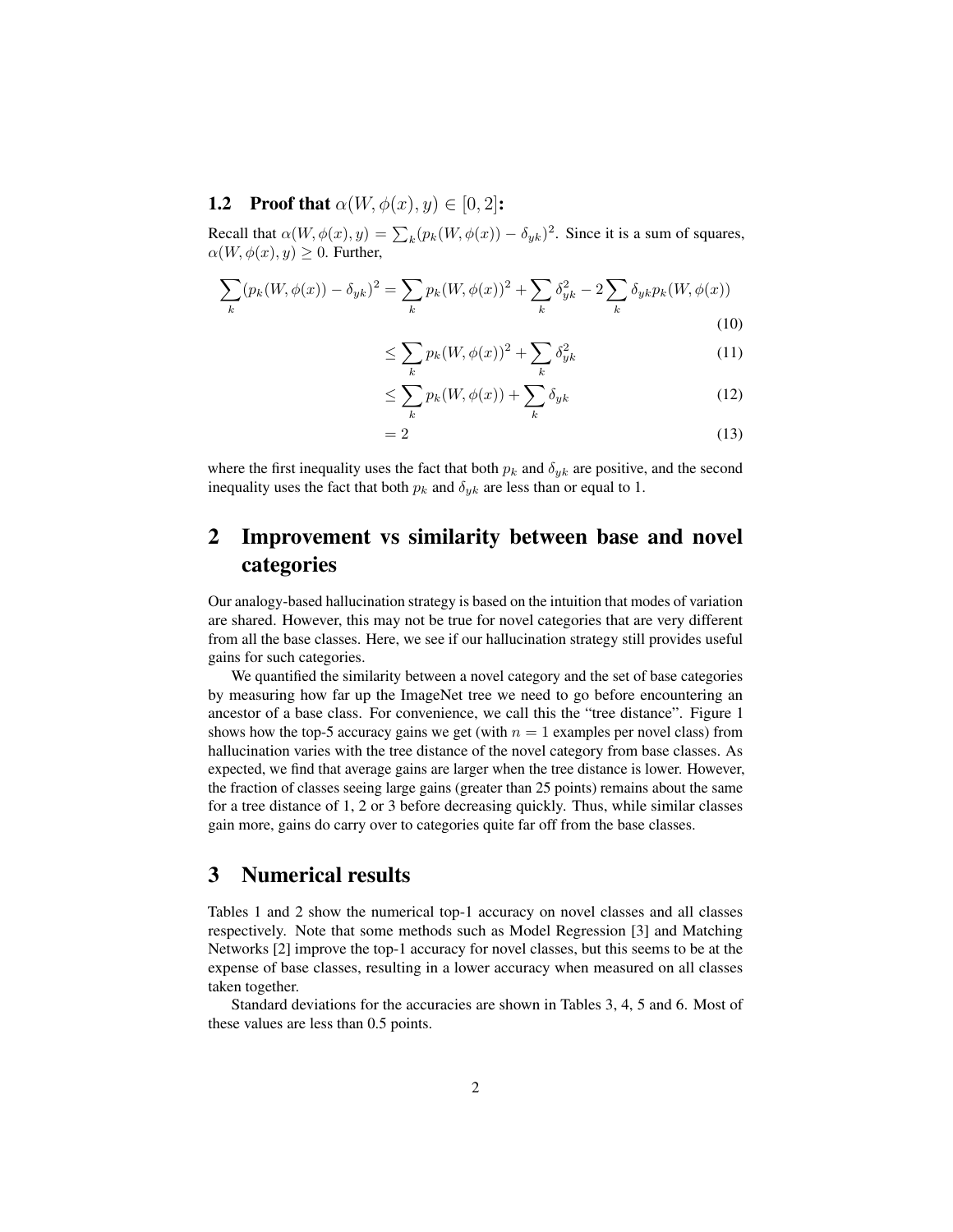

Figure 1: (Left) Average gain in top-5 accuracy ( $n = 1$ ) vs tree distance. (Right) The number of novel categories that see at least a 25 point gain (absolute) compared to the total number of novel categories, vs tree distance. Numbers on the bars indicate the percentage of classes that see a 25 point gain.

| Representation       | Lowshot phase                        | $n=1$ | 2     | 5     | 10    | 20    |
|----------------------|--------------------------------------|-------|-------|-------|-------|-------|
| <b>Baseline</b>      | Classifier                           | 2.77  | 10.78 | 26.38 | 35.46 | 41.49 |
| <b>Baseline</b>      | Generation <sup>*</sup> + Classifier | 9.17  | 15.85 | 25.47 | 33.21 | 40.41 |
| $SGM^*$              | Classifier                           | 4.14  | 13.08 | 27.83 | 36.04 | 41.36 |
| $SGM^*$              | Generation <sup>*</sup> + Classifier | 9.85  | 17.32 | 27.89 | 36.17 | 41.42 |
| Batch SGM*           | Classifier                           | 4.16  | 13.01 | 28.12 | 36.56 | 42.07 |
| Triplets             | Classifier                           | 6.22  | 15.13 | 24.58 | 28.73 | 31.14 |
| $L2^*$               | Classifier                           | 7.14  | 16.75 | 27.73 | 32.32 | 35.11 |
| Dropout              | Classifier<br>Classifier             | 7.22  | 16.58 | 27.77 | 33.28 | 36.80 |
| Decov                |                                      | 1.75  | 8.83  | 26.52 | 36.33 | 41.87 |
| $L1^*$               | Classifier                           | 4.88  | 14.40 | 28.54 | 35.59 | 39.90 |
| Multiverse           | Classifier                           | 1.55  | 6.47  | 19.93 | 31.04 | 39.65 |
| <b>Baseline</b>      | Model Regression                     | 5.73  | 15.62 | 30.53 | 38.25 | 43.57 |
| <b>Baseline</b>      | <b>Matching Network</b>              | 18.33 | 23.87 | 31.08 | 35.27 | 38.45 |
| Baseline-ft          | Classifier                           | 2.26  | 8.52  | 23.97 | 34.42 | 40.96 |
| Baseline (Resnet 50) | Classifier                           | 6.82  | 18.37 | 36.55 | 46.15 | 51.99 |
| Baseline (Resnet 50) | Generation <sup>*</sup> + Classifier | 16.58 | 25.38 | 36.16 | 44.53 | 52.06 |
| SGM (Resnet 50)      | Classifier                           | 10.23 | 21.45 | 37.25 | 46.00 | 51.83 |
| SGM (Resnet 50)      | Generation <sup>*</sup> + Classifier | 15.77 | 24.43 | 37.22 | 45.96 | 51.82 |

Table 1: Top-1 accuracy on novel classes. <sup>∗</sup>Our methods.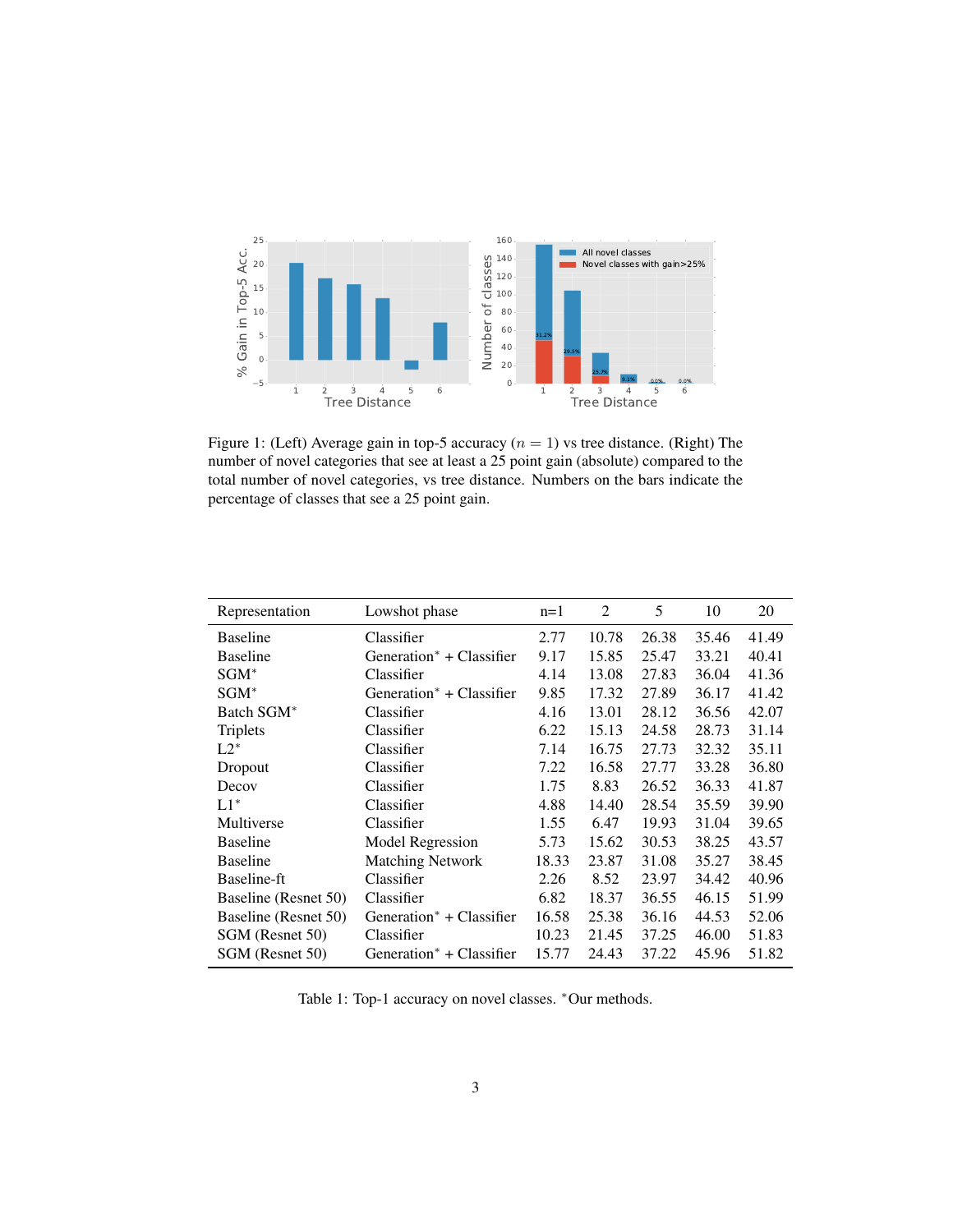| Representation       | Lowshot phase                        | $n=1$ | 2     | 5     | 10    | 20    |
|----------------------|--------------------------------------|-------|-------|-------|-------|-------|
| <b>Baseline</b>      | Classifier                           | 29.16 | 33.53 | 41.57 | 46.33 | 49.74 |
| <b>Baseline</b>      | Generation <sup>*</sup> + Classifier | 33.60 | 36.83 | 42.11 | 46.70 | 51.65 |
| $SGM^*$              | Classifier                           | 31.83 | 36.73 | 44.45 | 48.79 | 51.77 |
| $SGM^*$              | Generation <sup>*</sup> + Classifier | 34.12 | 38.09 | 44.50 | 48.82 | 51.79 |
| Batch SGM*           | Classifier                           | 31.84 | 36.78 | 44.63 | 49.05 | 52.11 |
| Triplets             | Classifier                           | 28.09 | 32.16 | 37.17 | 39.85 | 41.47 |
| $L2^*$               | Classifier                           | 33.18 | 38.21 | 44.07 | 46.74 | 48.37 |
| Dropout              | Classifier                           | 31.29 | 36.05 | 42.12 | 45.33 | 47.53 |
| Decov                | Classifier                           | 30.13 | 34.21 | 43.61 | 48.65 | 51.70 |
| $L1^*$               | Classifier                           | 30.37 | 35.40 | 42.82 | 46.80 | 49.39 |
| Multiverse           | Classifier                           | 30.19 | 33.11 | 40.80 | 46.67 | 50.92 |
| <b>Baseline</b>      | Model Regression                     | 29.70 | 33.84 | 38.15 | 39.23 | 40.21 |
| <b>Baseline</b>      | <b>Matching Network</b>              | 30.08 | 34.78 | 41.74 | 45.81 | 48.81 |
| Baseline-ft          | Classifier                           | 28.14 | 31.55 | 39.61 | 45.04 | 48.63 |
| Baseline (Resnet 50) | Classifier                           | 36.33 | 42.95 | 52.71 | 57.79 | 61.01 |
| Baseline (Resnet 50) | Generation <sup>*</sup> + Classifier | 40.86 | 45.65 | 51.90 | 56.74 | 61.03 |
| SGM (Resnet 50)      | Classifier                           | 38.73 | 45.06 | 53.40 | 57.90 | 60.93 |
| SGM (Resnet 50)      | Generation <sup>*</sup> + Classifier | 41.05 | 45.76 | 53.39 | 57.90 | 60.92 |

Table 2: Top-1 accuracy on all classes. <sup>∗</sup>Our methods.

| Representation       | Lowshot phase                        | $n=1$ | 2    | 5    | 10   | 20   |
|----------------------|--------------------------------------|-------|------|------|------|------|
| <b>Baseline</b>      | Classifier                           | 0.20  | 0.42 | 0.52 | 0.40 | 0.21 |
| <b>Baseline</b>      | Generation <sup>*</sup> + Classifier | 0.58  | 0.52 | 0.32 | 0.44 | 0.17 |
| $SGM^*$              | Classifier                           | 0.43  | 0.51 | 0.32 | 0.51 | 0.40 |
| $SGM^*$              | Generation <sup>*</sup> + Classifier | 0.40  | 0.55 | 0.34 | 0.37 | 0.34 |
| Batch SGM*           | Classifier                           | 0.62  | 0.51 | 0.35 | 0.38 | 0.39 |
| <b>Triplets</b>      | Classifier                           | 0.58  | 0.68 | 0.30 | 0.60 | 0.34 |
| $L2^*$               | Classifier                           | 0.62  | 0.57 | 0.42 | 0.42 | 0.28 |
| Dropout              | Classifier                           | 0.72  | 0.47 | 0.31 | 0.44 | 0.32 |
| Decov                | Classifier                           | 0.51  | 0.21 | 0.30 | 0.68 | 0.38 |
| $L1^*$               | Classifier                           | 0.18  | 0.48 | 0.26 | 0.58 | 0.34 |
| Multiverse           | Classifier                           | 0.42  | 0.43 | 0.29 | 0.55 | 0.36 |
| <b>Baseline</b>      | Model Regression                     | 0.29  | 0.43 | 0.38 | 0.49 | 0.17 |
| <b>Baseline</b>      | Generation <sup>*</sup> + Classifier | 0.45  | 0.45 | 0.25 | 0.54 | 0.26 |
| Baseline-ft          | Classifier                           | 0.53  | 0.63 | 0.17 | 0.40 | 0.28 |
| Baseline (Resnet 50) | Classifier                           | 0.49  | 0.77 | 0.24 | 0.41 | 0.20 |
| Baseline (Resnet 50) | Generation <sup>*</sup> + Classifier | 0.67  | 0.47 | 0.19 | 0.25 | 0.25 |
| SGM (Resnet 50)      | Classifier                           | 0.30  | 0.54 | 0.16 | 0.27 | 0.28 |
| SGM (Resnet 50)      | Generation <sup>*</sup> + Classifier | 0.54  | 0.25 | 0.20 | 0.25 | 0.30 |

Table 3: Standard deviation: top-5 accuracy, novel classes. <sup>∗</sup>Our methods.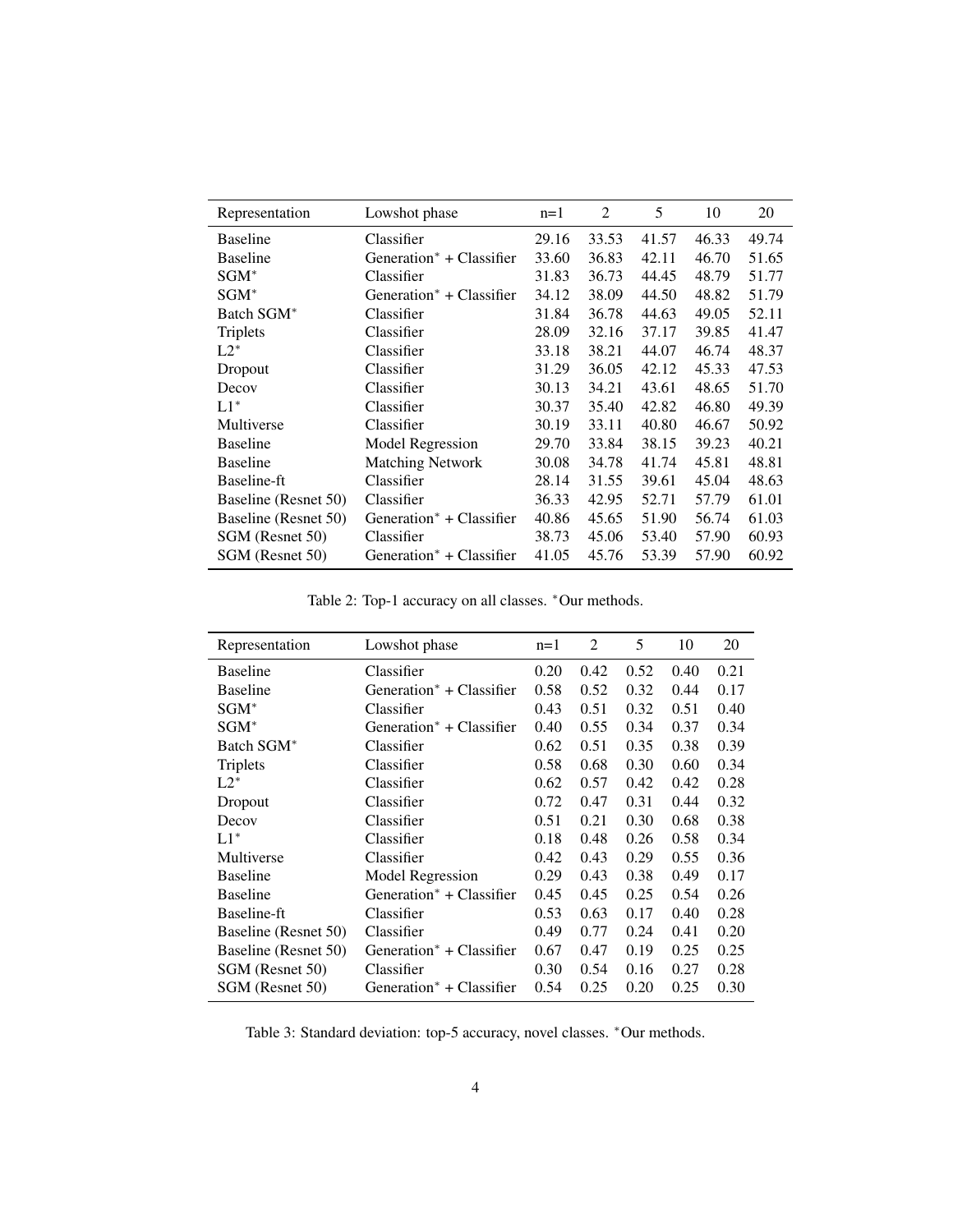| Representation         | Lowshot phase                        | $n=1$ | 2    | 5    | 10   | 20   |
|------------------------|--------------------------------------|-------|------|------|------|------|
| <b>Baseline</b>        | Classifier                           | 0.10  | 0.28 | 0.27 | 0.23 | 0.06 |
| <b>Baseline</b>        | Generation <sup>*</sup> + Classifier | 0.33  | 0.36 | 0.23 | 0.27 | 0.08 |
| $SGM^*$                | Classifier                           | 0.28  | 0.29 | 0.18 | 0.28 | 0.26 |
| $SGM^*$                | Generation <sup>*</sup> + Classifier | 0.24  | 0.33 | 0.20 | 0.23 | 0.27 |
| Batch SGM <sup>*</sup> | Classifier                           | 0.35  | 0.32 | 0.22 | 0.25 | 0.26 |
| <b>Triplets</b>        | Classifier                           | 0.36  | 0.40 | 0.22 | 0.37 | 0.21 |
| $L2^*$                 | Classifier                           | 0.41  | 0.37 | 0.26 | 0.26 | 0.18 |
| Dropout                | Classifier                           | 0.45  | 0.34 | 0.20 | 0.28 | 0.17 |
| Decov                  | Classifier                           | 0.29  | 0.16 | 0.20 | 0.42 | 0.24 |
| $L1^*$                 | Classifier                           | 0.11  | 0.32 | 0.19 | 0.35 | 0.20 |
| Multiverse             | Classifier                           | 0.24  | 0.27 | 0.15 | 0.34 | 0.28 |
| <b>Baseline</b>        | <b>Model Regression</b>              | 0.19  | 0.30 | 0.25 | 0.29 | 0.14 |
| <b>Baseline</b>        | Generation <sup>*</sup> + Classifier | 0.37  | 0.35 | 0.23 | 0.35 | 0.20 |
| Baseline-ft            | Classifier                           | 0.34  | 0.43 | 0.14 | 0.23 | 0.21 |
| Baseline (Resnet 50)   | Classifier                           | 0.30  | 0.50 | 0.12 | 0.25 | 0.13 |
| Baseline (Resnet 50)   | Generation <sup>*</sup> + Classifier | 0.44  | 0.30 | 0.12 | 0.16 | 0.16 |
| SGM (Resnet 50)        | Classifier                           | 0.19  | 0.32 | 0.10 | 0.18 | 0.16 |
| SGM (Resnet 50)        | Generation <sup>*</sup> + Classifier | 0.33  | 0.17 | 0.11 | 0.17 | 0.18 |

Table 4: Standard deviation: top-5 accuracy, all classes. <sup>∗</sup>Our methods.

| Representation         | Lowshot phase                        | $n=1$ | 2    | 5    | 10   | 20   |
|------------------------|--------------------------------------|-------|------|------|------|------|
| <b>Baseline</b>        | Classifier                           | 0.22  | 0.23 | 0.55 | 0.61 | 0.19 |
| <b>Baseline</b>        | Generation <sup>*</sup> + Classifier | 0.21  | 0.31 | 0.51 | 0.43 | 0.27 |
| $SGM^*$                | Classifier                           | 0.28  | 0.14 | 0.53 | 0.40 | 0.41 |
| $SGM^*$                | Generation* + Classifier             | 0.43  | 0.36 | 0.42 | 0.41 | 0.47 |
| Batch SGM <sup>*</sup> | Classifier                           | 0.33  | 0.40 | 0.49 | 0.35 | 0.47 |
| <b>Triplets</b>        | Classifier                           | 0.13  | 0.37 | 0.54 | 0.32 | 0.38 |
| $L2^*$                 | Classifier                           | 0.28  | 0.60 | 0.48 | 0.34 | 0.30 |
| Dropout                | Classifier                           | 0.24  | 0.61 | 0.84 | 0.52 | 0.42 |
| Decov                  | Classifier                           | 0.09  | 0.24 | 0.30 | 0.38 | 0.37 |
| $L1^*$                 | Classifier                           | 0.23  | 0.46 | 0.51 | 0.59 | 0.25 |
| Multiverse             | Classifier                           | 0.17  | 0.19 | 0.56 | 0.59 | 0.29 |
| <b>Baseline</b>        | <b>Model Regression</b>              | 0.15  | 0.41 | 0.52 | 0.38 | 0.39 |
| <b>Baseline</b>        | Generation <sup>*</sup> + Classifier | 0.52  | 0.87 | 0.31 | 0.30 | 0.30 |
| Baseline-ft            | Classifier                           | 0.23  | 0.29 | 0.68 | 0.35 | 0.43 |
| Baseline (Resnet 50)   | Classifier                           | 0.07  | 0.62 | 0.49 | 0.35 | 0.23 |
| Baseline (Resnet 50)   | Generation <sup>*</sup> + Classifier | 0.26  | 0.42 | 0.73 | 0.43 | 0.36 |
| SGM (Resnet 50)        | Classifier                           | 0.18  | 0.56 | 0.43 | 0.33 | 0.44 |
| SGM (Resnet 50)        | Generation <sup>*</sup> + Classifier | 0.28  | 0.42 | 0.38 | 0.39 | 0.43 |

Table 5: Standard deviation: top-1 accuracy, novel classes. <sup>∗</sup>Our methods.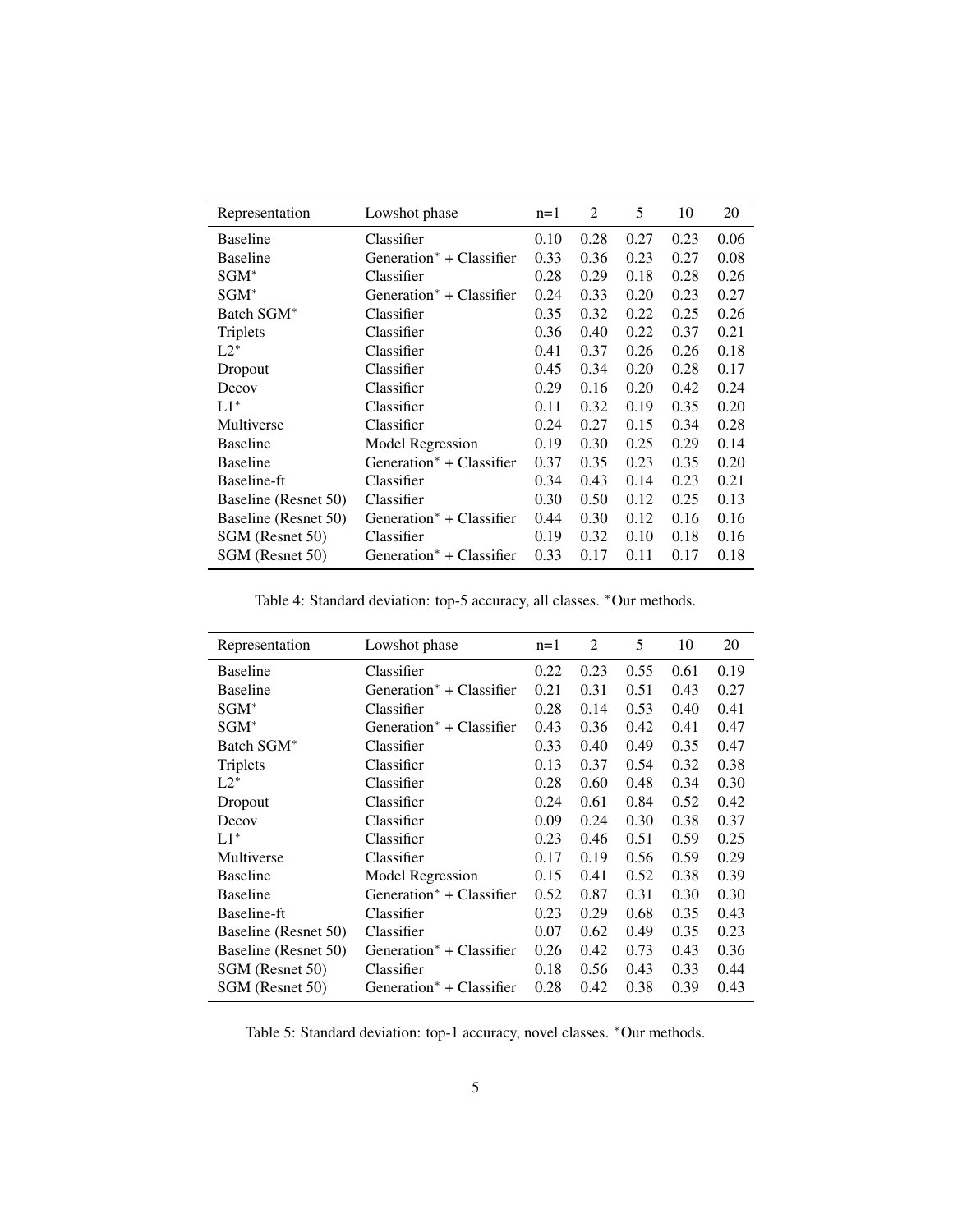| Representation                                          | Lowshot phase                        | $n=1$ | 2    | 5    | 10   | 20   |
|---------------------------------------------------------|--------------------------------------|-------|------|------|------|------|
| <b>Baseline</b>                                         | Classifier                           | 0.10  | 0.19 | 0.26 | 0.39 | 0.12 |
| <b>Baseline</b>                                         | Generation <sup>*</sup> + Classifier | 0.12  | 0.20 | 0.29 | 0.29 | 0.17 |
| $SGM^*$                                                 | Classifier                           | 0.17  | 0.17 | 0.30 | 0.26 | 0.28 |
| $SGM^*$                                                 | Generation <sup>*</sup> + Classifier | 0.28  | 0.22 | 0.24 | 0.29 | 0.33 |
| Batch SGM*                                              | Classifier                           | 0.25  | 0.30 | 0.31 | 0.23 | 0.24 |
| <b>Triplets</b>                                         | Classifier                           | 0.08  | 0.28 | 0.30 | 0.17 | 0.22 |
| $L2^*$                                                  | Classifier                           |       | 0.40 | 0.28 | 0.20 | 0.20 |
| Dropout                                                 | Classifier                           | 0.13  | 0.37 | 0.49 | 0.30 | 0.18 |
| Decov                                                   | Classifier                           |       | 0.17 | 0.20 | 0.27 | 0.26 |
| $L1^*$                                                  | Classifier                           |       | 0.31 | 0.24 | 0.33 | 0.13 |
| Multiverse                                              | Classifier                           | 0.09  | 0.13 | 0.36 | 0.36 | 0.15 |
| <b>Baseline</b>                                         | Model Regression                     | 0.10  | 0.25 | 0.32 | 0.21 | 0.20 |
| <b>Baseline</b>                                         | Generation <sup>*</sup> + Classifier | 0.43  | 0.47 | 0.36 | 0.30 | 0.27 |
| Baseline-ft                                             | Classifier                           | 0.11  | 0.17 | 0.43 | 0.19 | 0.25 |
| Baseline (Resnet 50)                                    | Classifier                           | 0.07  | 0.38 | 0.28 | 0.26 | 0.18 |
| Baseline (Resnet 50)                                    | Generation <sup>*</sup> + Classifier |       | 0.25 | 0.42 | 0.26 | 0.25 |
| SGM (Resnet 50)<br>Classifier                           |                                      | 0.11  | 0.36 | 0.29 | 0.21 | 0.26 |
| SGM (Resnet 50)<br>Generation <sup>*</sup> + Classifier |                                      | 0.21  | 0.30 | 0.24 | 0.24 | 0.24 |

Table 6: Standard deviation: top-1 accuracy, all classes. <sup>∗</sup>Our methods.

## 4 Other experimental details

Tables 7 and 9 show the base and novel categories we use for cross-validation. Tables 8 and 10 show the base and novel categories we use for our final results.

Figure 2 shows the ResNet-10 architecture. The ResNet-50 architecture is as described in [1].

### 5 Unpacking the low standard deviation

The standard deviation in these experiments seems fairly low given the fact that we are learning classifiers from only a few examples. We believe that this is because we are averaging the performance over multiple categories. To see if this is indeed the case, we ran an experiment where we chose a single category (picked once, uniformly at random), and ran five different low-shot learning experiments with  $n = 2$ , that is, with 2 randomly chosen examples from the novel category each time. The top-5 accuracy on the novel category for the baseline was  $31.6 \pm 11.6\%$ , while that for the SGM representation with generation (with 3 generated examples in total) was  $61.6 \pm 7.0\%$ . This gives a glimpse into the kind of improvements we see for single categories, and the amount of variance there is for individual categories.

We thank the reviewers for suggesting this experiment.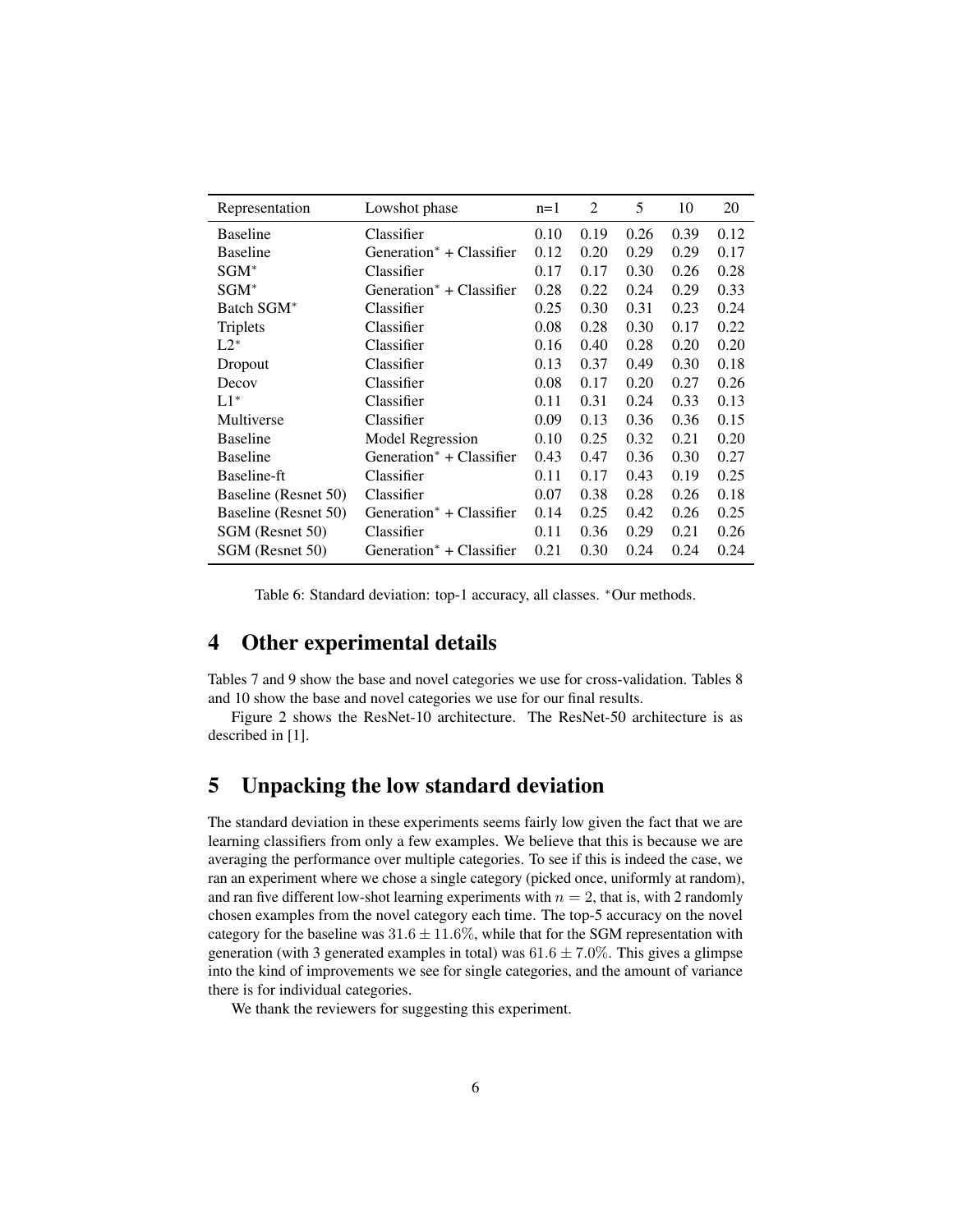

Figure 2: The ResNet-10 architecture. White circles represent ReLU and black circles show batch normalization. Identity shortcuts are shown as solid arrows, while dashed arrows show a  $1 \times 1$  convolution with stride 2 to match spatial resolution and feature dimension.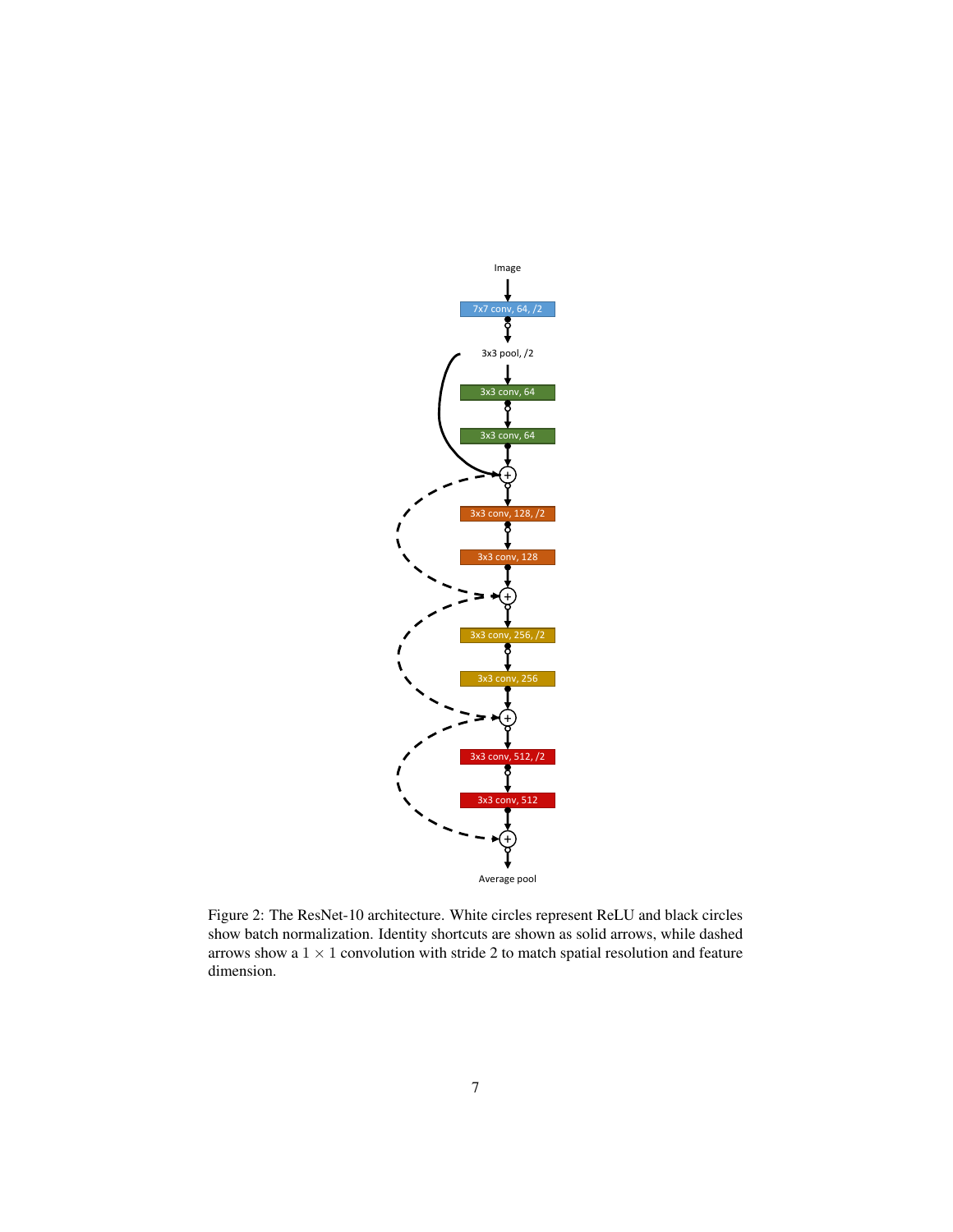|           |                               |  | n03394916 n02342885 n02782093 n02676566 n03000247 n03062245 n09399592 n02169497 |                               |           |
|-----------|-------------------------------|--|---------------------------------------------------------------------------------|-------------------------------|-----------|
|           |                               |  | n07615774 n01484850 n01819313 n02102318 n03874293                               | n02526121 n02835271 n03983396 |           |
|           |                               |  | n07749582 n07584110 n02091244 n04517823 n02749479 n07583066 n01943899 n03344393 |                               |           |
|           |                               |  | n03379051 n03538406 n01698640 n02666196 n03627232 n02486410 n02988304           |                               | n03843555 |
|           |                               |  | n01693334 n04336792 n03425413 n02783161 n02317335 n02134084 n06874185           |                               | n03661043 |
| n02119789 |                               |  | n02206856 n04579145 n02096177 n02114548 n04254777 n04005630                     |                               | n03924679 |
|           |                               |  | n01755581 n03785016 n02977058 n01641577 n04350905 n02012849 n07565083           |                               | n03916031 |
| n02391049 |                               |  | n02111500 n02106662 n01632458 n03481172 n02091134 n04192698                     |                               | n04116512 |
|           |                               |  | n07930864 n04509417 n03450230 n01443537 n01632777 n04330267 n01990800 n02096051 |                               |           |
| n03457902 |                               |  | n02859443 n01687978 n12144580 n01560419                                         | n02509815 n03127747           | n01806143 |
|           |                               |  | n02910353 n03089624 n04277352 n02097658 n03769881                               | n03796401 n03444034 n02167151 |           |
|           |                               |  | n04258138 n03763968 n03393912 n01695060 n02410509 n04039381 n03929855 n04456115 |                               |           |
|           |                               |  | n03218198 n01728572 n04325704 n04296562 n01820546 n02930766 n02786058 n03992509 |                               |           |
|           |                               |  | n03908618 n02090379 n02110185 n02096437 n07742313 n02018207 n01614925 n04131690 |                               |           |
|           |                               |  | n07730033 n02091635 n03467068 n07932039 n02364673 n01735189 n04311004 n04264628 |                               |           |
|           |                               |  | n02100877 n01616318 n02510455 n03788195 n03291819 n02114855 n13044778 n03884397 |                               |           |
|           |                               |  | n04118538 n04266014 n03131574 n02769748 n01729977 n01592084 n03476991 n02011460 |                               |           |
|           |                               |  | n04613696 n03014705 n02917067 n07718747 n01742172 n01514859 n04589890 n02791124 |                               |           |
|           |                               |  | n02412080 n03947888 n01981276 n03345487 n04346328 n04423845 n01494475           |                               | n03208938 |
|           |                               |  | n02112706 n03124170 n02814860 n02099429 n03930630 n02105641 n04065272 n03976657 |                               |           |
| n02492035 | n02966687 n04389033           |  | n07753113 n04548362 n01910747 n04239074                                         |                               | n03792782 |
|           |                               |  | n04120489 n03216828 n02992211 n03400231 n01795545 n02107908 n03544143 n02099267 |                               |           |
|           | n02951358 n01950731 n02488291 |  | n03085013 n03777754 n03630383 n01873310 n03670208                               |                               |           |
|           |                               |  | n02105056 n01883070 n04597913 n04590129 n03706229 n01622779 n02100735 n02939185 |                               |           |
| n03841143 |                               |  |                                                                                 |                               |           |

Table 7:  $C^1_{base}$ 

# **References**

- [1] Kaiming He, Xiangyu Zhang, Shaoqing Ren, and Jian Sun. Deep residual learning for image recognition. In CVPR, 2016.
- [2] Oriol Vinyals, Charles Blundell, Timothy P. Lillicrap, Koray Kavukcuoglu, and Daan Wierstra. Matching networks for one shot learning. CoRR, abs/1606.04080, 2016.
- [3] Yu-Xiong Wang and Martial Hebert. Learning to learn: Model regression networks for easy small sample learning. In ECCV, 2016.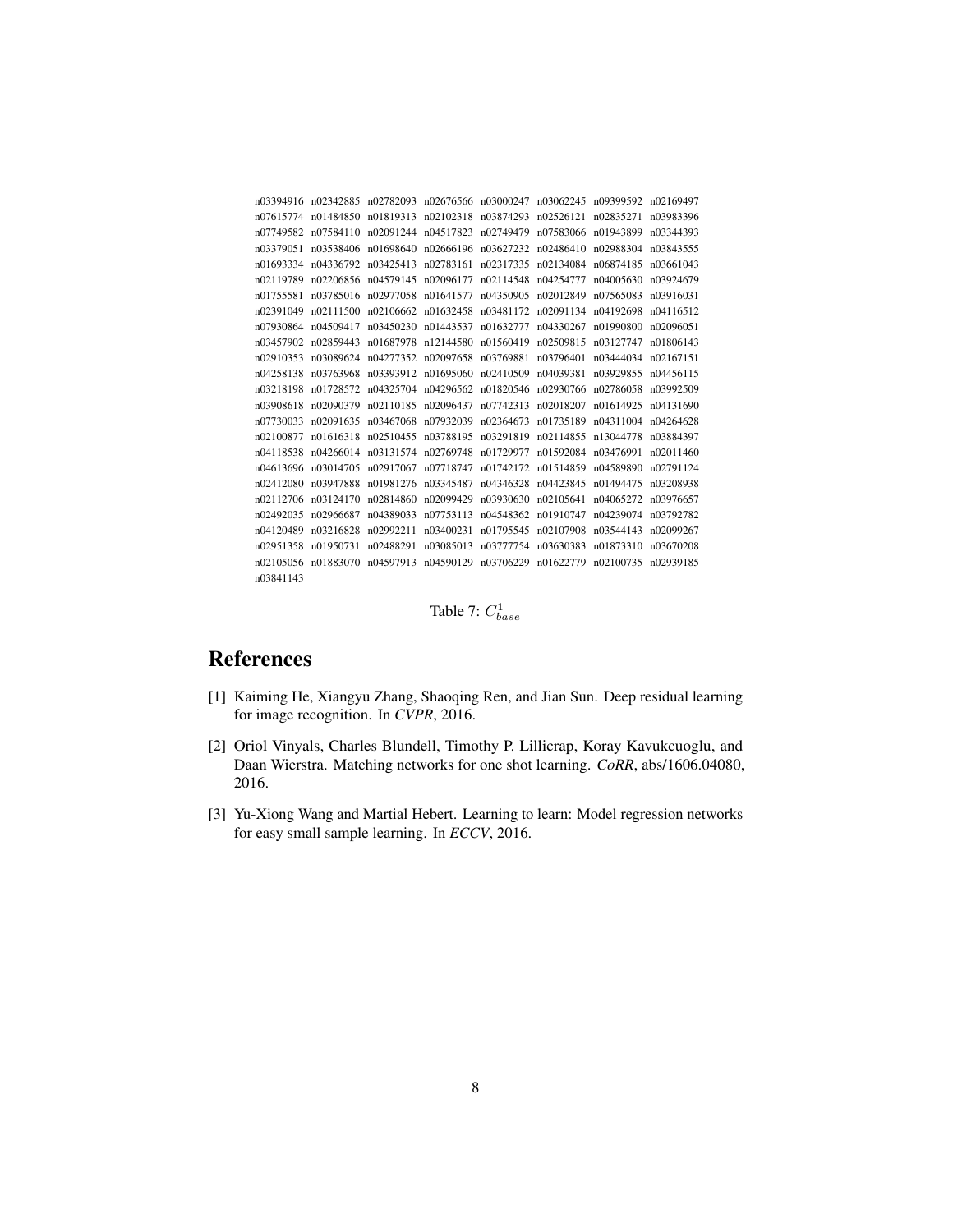|  |                                         |  | n01807496 n02916936 n03794056 n01847000 n04044716 n04136333 n11879895 n03534580 |  |  |
|--|-----------------------------------------|--|---------------------------------------------------------------------------------|--|--|
|  |                                         |  | n04482393 n03127925 n02264363 n04542943 n01968897 n02871525 n03290653 n04487394 |  |  |
|  |                                         |  | n03950228 n02321529 n01773157 n03271574 n07697313 n03602883 n01582220 n04019541 |  |  |
|  |                                         |  | n02486261 n02009229 n02093754 n01491361 n01756291 n04548280 n02894605 n03201208 |  |  |
|  |                                         |  | n04254680 n03814639 n03495258 n04086273 n03376595 n03527444 n03594734 n03494278 |  |  |
|  |                                         |  | n04099969 n02268443 n07734744 n01806567 n02704792 n04525305 n04560804 n03388549 |  |  |
|  |                                         |  | n03854065 n02690373 n03775071 n03485794 n02086646 n04286575 n02120505 n04485082 |  |  |
|  |                                         |  | n01978455 n04493381 n12768682 n02992529 n02488702 n04153751 n04332243 n01829413 |  |  |
|  |                                         |  | n04200800 n03483316 n09428293 n04591713 n04606251 n04252225 n03016953 n02091831 |  |  |
|  |                                         |  | n02009912 n04209239 n02422699 n02071294 n02966193 n02117135 n02965783 n02123597 |  |  |
|  |                                         |  | n04552348 n01608432 n01945685 n03496892 n03026506 n07747607 n04372370 n04081281 |  |  |
|  |                                         |  | n03384352 n04557648 n03920288 n07860988 n02108551 n07579787 n04553703 n02268853 |  |  |
|  |                                         |  | n02454379 n03532672 n02110806 n02606052 n02408429 n03814906 n02089078 n04310018 |  |  |
|  |                                         |  | n09246464 n02643566 n02825657 n03197337 n03355925 n04591157 n02109525 n02006656 |  |  |
|  |                                         |  | n04162706 n02480495 n04435653 n02808440 n02437616 n02951585 n03297495 n03240683 |  |  |
|  |                                         |  | n02823750 n02091467 n04525038 n12985857 n02423022 n02870880 n02447366 n02236044 |  |  |
|  |                                         |  | n11939491 n02445715 n12057211 n04429376 n02087046 n03045698 n01688243 n07697537 |  |  |
|  |                                         |  | n04540053 n02395406 n03673027 n04584207 n03792972 n02092002 n02865351 n01773797 |  |  |
|  |                                         |  | n02112350 n02120079 n04146614 n01798484 n04252077 n04507155 n02403003 n03134739 |  |  |
|  |                                         |  | n01630670 n04070727 n02361337 n02114367 n03594945 n03976467 n03478589 n03787032 |  |  |
|  |                                         |  | n04285008 n02481823 n02281406 n01914609 n02442845 n02108000 n02077923 n03658185 |  |  |
|  |                                         |  | n04179913 n03417042 n02066245 n07880968 n02776631 n02123045 n02356798 n02999410 |  |  |
|  |                                         |  | n02417914 n02326432 n02640242 n01537544 n02974003 n12267677 n02226429 n02108915 |  |  |
|  |                                         |  | n02088238 n02099601 n02747177 n01665541 n03187595 n03770439 n04428191 n02276258 |  |  |
|  | n07802026 n02794156 n02841315 n02834397 |  |                                                                                 |  |  |

Table 8:  $C^2_{base}$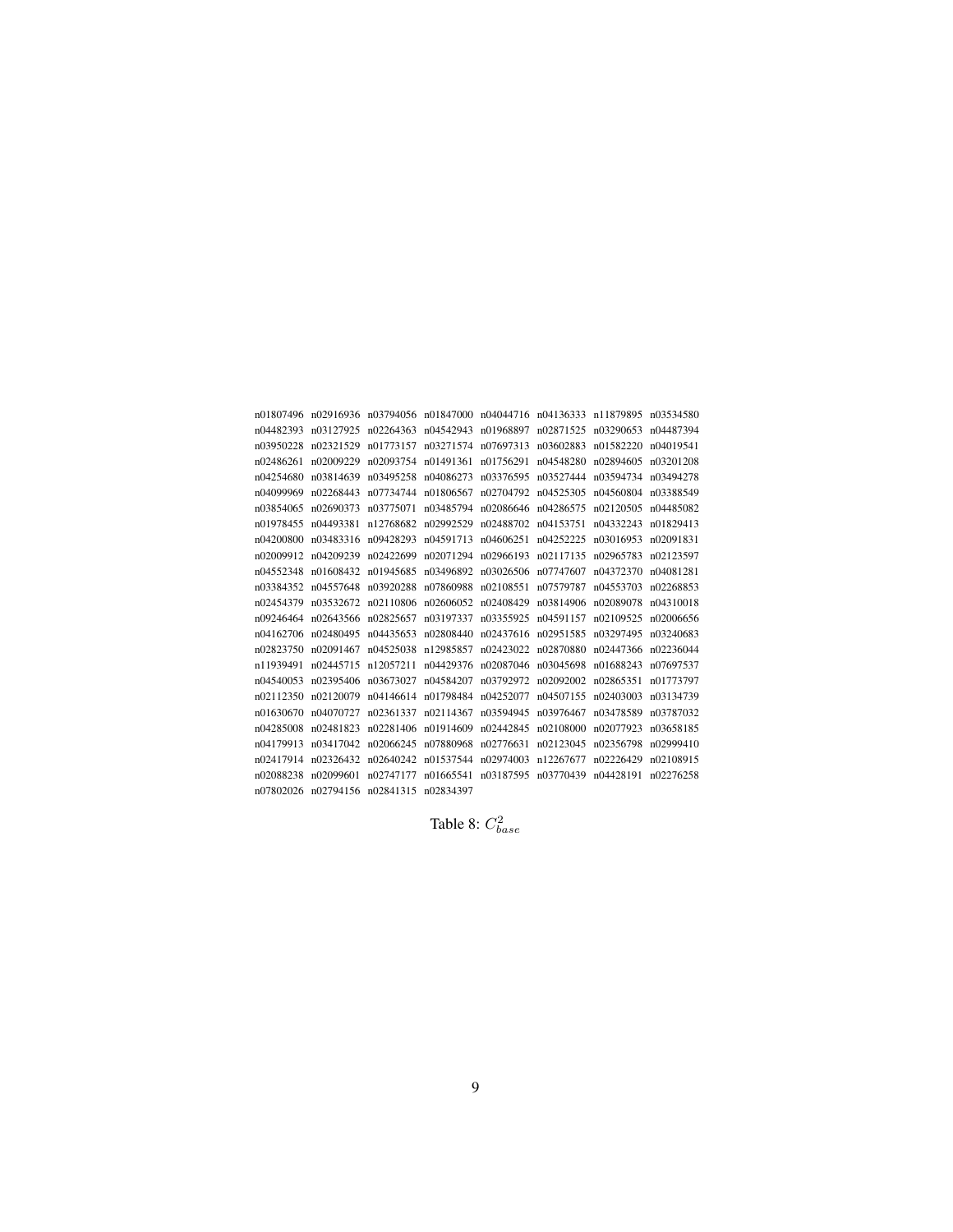n10565667 n02978881 n03126707 n07693725 n01818515 n02802426 n03877845 n02094114 n03781244 n03443371 n02256656 n02087394 n02111129 n02074367 n02892767 n03724870  ${\tt n04204347} \hspace{0.25cm} {\tt n03888257} \hspace{0.25cm} {\tt n01770393} \hspace{0.25cm} {\tt n02107574} \hspace{0.25cm} {\tt n03498962} \hspace{0.25cm} {\tt n07714571} \hspace{0.25cm} {\tt n06785654} \hspace{0.25cm} {\tt n02091032}$ n02095889 n01770081 n03188531 n02089973 n01924916 n04335435 n01534433 n04090263 n02090622 n13040303 n09835506 n01739381 n02667093 n01740131 n02687172 n03720891 n01530575 n04074963 n01797886 n02799071 n09229709 n03873416 n02097298 n03871628 n03777568 n02883205 n01694178 n03529860 n03995372 n04033995 n02795169 n02980441 n04532670 n01882714 n07768694 n04152593 n02112018 n02607072 n02493793 n02669723 n02492660 n04404412 n04476259 n04033901 n04505470 n01749939 n02948072 n04483307 n04147183 n03697007 n02443484 n03372029 n02804610 n04579432 n03761084 n02086910 n01776313 n02085936 n02398521 n03743016 n01697457 n03868863 n03874599 n02107142 n02115641 n04204238 n04550184 n03929660 n01843065 n03590841 n04366367 n03793489 n02514041 n02692877 n02123159 n04201297 n02396427 n03764736 n02051845 n01704323 n02641379 n01983481 n03666591 n03832673 n03786901 n02088364 n02097474 n07695742 n03930313 n03902125 n02823428 n02089867 n03982430 n04515003 n03272562 n03623198 n04376876 n01532829 n02971356 n13054560 n07613480 n02101006 n03770679 n02095570 n01855672 n03877472 n01986214 n02028035 n07892512 n02096294 n02422106 n02437312 n07745940 n02701002 n07248320 n02843684 n02165456 n02105855 n01980166 n03461385 n03041632 n03956157 n03476684 n02727426 n04259630 n15075141 n13133613 n04254120 n03662601 n03485407 n07715103 n02119022 n01985128 n03075370 n02457408 n04326547 n02093647 n04562935 n04026417 n04125021 n02174001 n02895154 n04270147 n06359193 n07873807 n04501370 n13052670 n02130308 n02277742 n02123394 n03617480 n01817953 n12998815 n04371430 n02168699 n03482405 n02098413 n07717410 n04367480 n02109961 n04275548 n07871810 n02877765 n04409515 n07831146 n02389026 n03250847 n01734418 n02033041 n02415577 n02808304 n04599235 n03866082 n02259212 n02927161 n04522168 n02397096 n03788365 n01833805 n02115913 n03888605 n01784675 n04479046 n04235860 n13037406 n02909870 n01685808 n03452741 n03445924 n01872401 n04208210 n02814533 n02113624 n01675722 n03933933 n03998194 n03447447 n02113799 n04604644 n02107312 n01580077 n02708093 n03937543 n02112137 n02124075 n02489166 n02125311 n04141975 n02027492 n03970156 n02104365 n02100236 n04486054 n04243546 n02137549 n02443114 n02002556 n04141076 n02100583 n03776460 n02804414 n01860187 n01773549 n03692522 n03347037 n03259280 n02085782 n02655020 n02815834 n04417672 n02093428 n03691459 n02177972 n02791270 n02097047 n03991062 n04069434 n04418357 n04467665 n04111531 n02979186 n04465501 n01751748 n03584829 n02319095 n03404251 n03124043 n04392985 n03141823 n03967562 n03903868 n01558993 n02090721 n02106030 n07711569 n04049303 n06596364 n04317175 n02363005 n04443257 n03759954 n02113978 n02504013 n03220513 n03032252 n03954731 n03000684 n02106550 n04532106 n03733281 n02500267 n02086240 n04023962 n01737021 n02441942 n04462240

Table 9:  $C_{novel}^1$